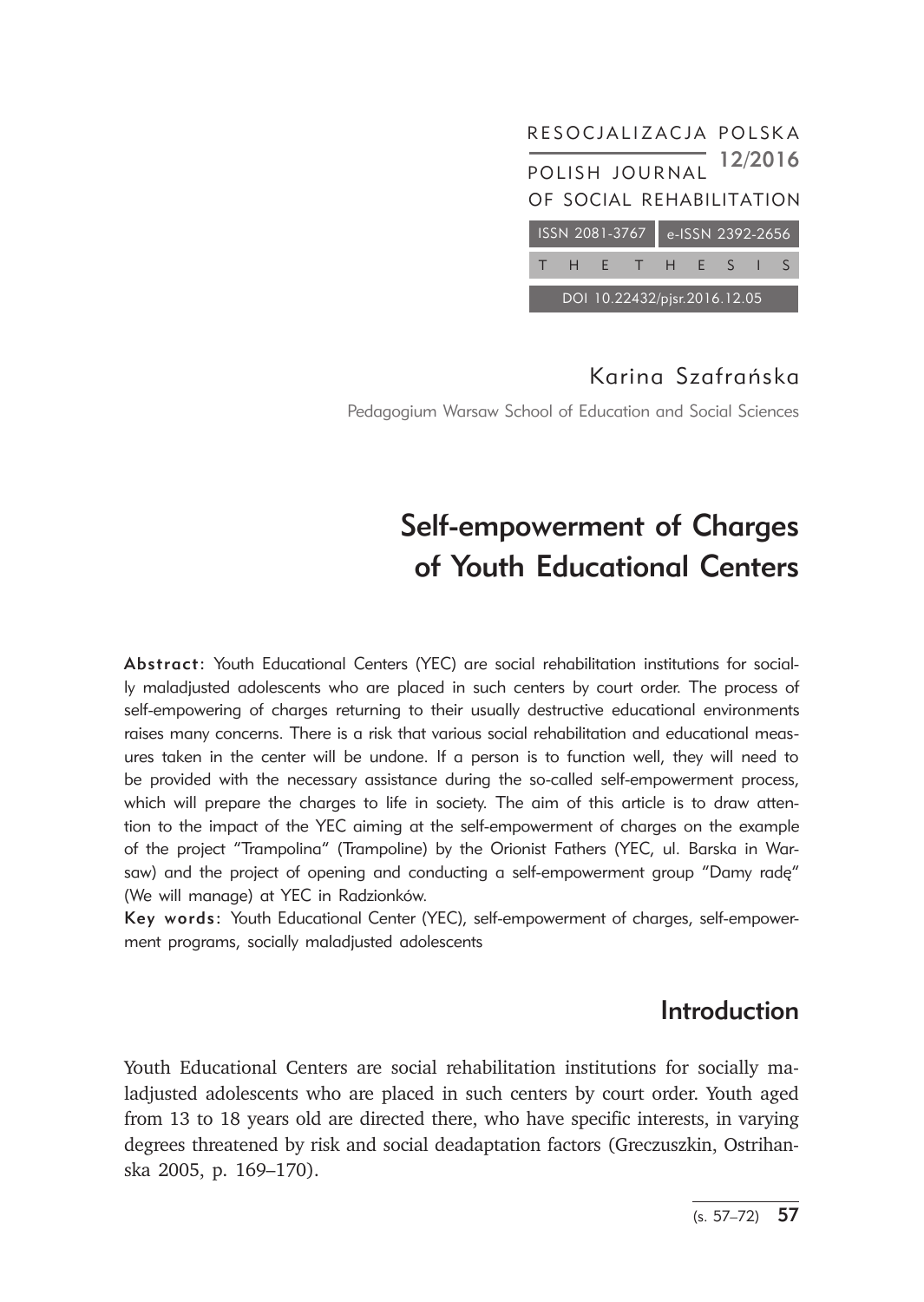The Act on proceedings in juvenile cases (art.  $4 \tS 1$ , the Act on proceedings in juvenile cases, 26 October 1982, Journal of Laws 1982, No. 35 item 228, as amended) lists the symptoms indicating the demoralization of youth, which require a response of the court and can be a reason for placement in the YEC:

- breach of the principles of social coexistence;
- committing an offense;
- systematic evasion from the obligation of school education;
- use of alcohol or other drugs;
- practicing fornication, vagrancy, and participation in criminal groups.

Demoralization is treated as a particularly intense and relatively fixed form of social maladjustment. Leszek Lernell (1978, p. 275) points out that "in minors, the boundary between acts prohibited by criminal law and other deviant behaviors, which are an expression of social maladjustment, is almost elusive". Social rehabilitation is a "totality of treatments aimed at adapting the individual to social life in accordance with the norms and rules of that society, and social rehabilitation education encompasses strategies, procedures and methods of action which are designed to produce beneficial changes in behavior, motivations and regulatory structures of the maladjusted individual" (Pytka 2003, p. 13). Creative social rehabilitation allows to look at the charge from a different perspective and take measures in terms of all parameters of the existence of the individual (biological, personality, spiritual) and take corrective and developing measures through creative participation in culture and alternative forms of pedagogical (social rehabilitation) work (Konopczyński 2006). The totality of educational measures in the YEC should lead to such personality changes of the charge as a result of which the behavior of the individual will transform, its resistance to adverse environmental influences will strengthen, and conditions for self-empowerment of the charge will be created, when the function of the educator is replaced by own mechanisms of internal control. Thanks to this, they will have the ability to act independently and function emotionally, which means achieving "a level of physical, mental and social development that allows relatively autonomous and independent functioning in society" (Dabrowski, 1995, p. 354). It is a complex process and requires an individual approach to each charge (Górski 1995).

## Subjectivity, responsibility and autonomy – towards preparations for independence

In the humanities, an attribute of a human is his subjective status. Objectification is associated with taking away from a person their inalienable right to self-determination and freedom. In the personalist concept of Wojtyła (Wojtyła 1969, p. 44–48) activeness and independence of the human are highlighted, expressed in their ability to make decisions and choices consistent with their own good and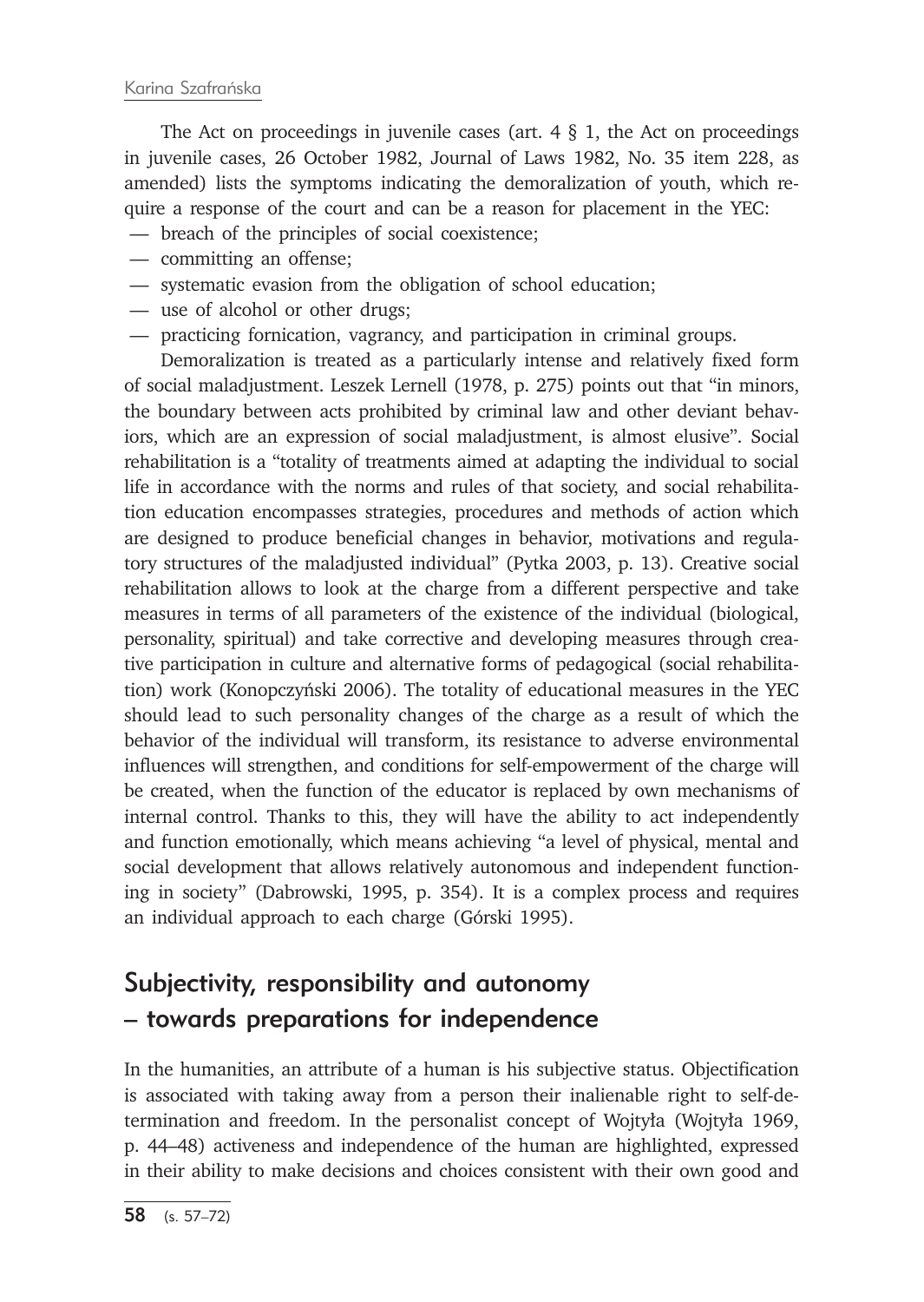the common good, which is human subjectivity, shaped in the being and action of the community. According to Wincenty Okoń, the activity of an individual is associated with activities in areas such as: learning about the world, experiencing values and changing the world, or in other words, intellectual, emotional and practical activities (Okoń 1998, p. 196–198).

Józef Lipiec, in his observations of the subjectivity of the human, refers to the development of the individual as the basis for self-empowerment, leading to their self-reliance, independence and autonomy (Lipiec 1997, p. 13). Franciszek Adamski defines the human as the subject of upbringing, while pointing to the goal of education, as shaping the person towards their harmonious development, taking into account the improvement of their innate physical and moral abilities for their own good and the good of the community in which they live. Understanding human freedom in the sense of independence and responsibility should be expressed, according to this author, in making choices, "seeking and learning what is worth human aspirations" (Adamski 1999, p. 183). Likewise, Józef Górniewicz stresses that human subjectivity should be considered in light of their thoughts, actions, and will (Górniewicz 2001, p. 26–27). Self-awareness and a sense of own distinctiveness are elements of the structure of human subjectivity. In psychology, the concepts concerned with subjectivity revolve around a particular person, growing up in a specific cultural environment, subject to the influence of external factors and other people. However, human subjective behavior is closely linked with the internal factors of the individual. The K. Korzeniowski indicator of subjectivity derives from the conscious activity, psychological distinctiveness and autonomy (Korzeniowski 1993, p. 45, 56, 71). The properties of subjectivity listed in psychological terms are: independence, self-awareness, activeness, responsibility, action contributing to the human self-agency and creation. In the field of sociology, subjectivity is associated with the activities of the individual and their causative power in influencing a group (Sztompka 2005, p. 536–537, 566).

In philosophical, psychological and sociological concepts, the term of human subjectivity is combined with autonomy, freedom, distinctiveness, self-awareness and self-realization, development and causative activity for one's own good and the good of society. Indicators such as: conscious, free and independent action, the desire to change yourself are among the most important in the education and preparation of a young person for independent adult functioning (Kwiatkowska 1998, p. 119).

### Life independence

The period of entry into the adult world and beginning to function independently is difficult for all young people, especially those who grew up outside of the natural family. The whole process of upbringing serves to prepare for "adult" life.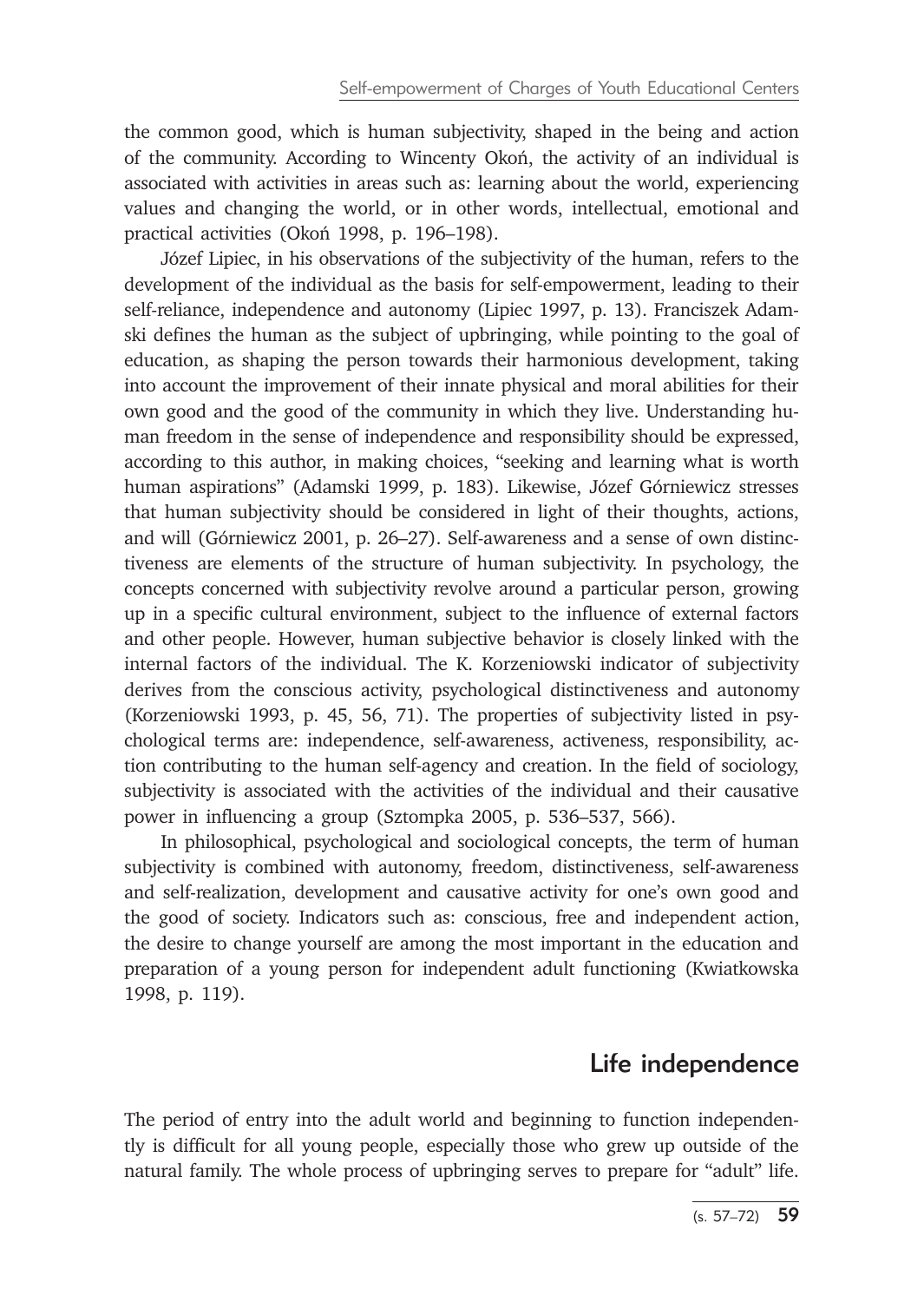Mikołaj Winiarski believes that independence should be understood as "a personality trait or situation, a state of independent living. An independent person is characterized by the fact that they are not dependent on anyone, they can cope alone in life, they don't need any help, and they are not subject to anybody else's power. Psychologists recognize this property in behavioral terms, reducing it to the activity of an individual consisting in undertaking tasks, realizing them, controlling the course of realization and their consequences without the participation and interference of other people" (Winiarski 2000, p. 189). The Author states that independence is characterized by the ability to manage one's own life according to recognized values, which results in problem-solving skills and the ability to meet one's own biological, psychological and social needs.

Irena Mudrecka writes that self-reliance is a category that is inextricably linked to activity, independence and self-control, "which is a condition of proper development, known as the individual's courage to be themselves, becoming an individual human being, ready to perform social roles" (Mudrecka 2006). In contrast, Włodzimierz Szewczuk treats independent as a phenomenon associated with taking action preceded by planning. (Szewczuk 1979, p. 259–260). In considerations on independence it is also important whether the independent person is effective in their actions. The measure of the effectiveness of social functioning is the ratio of realized roles to the group standard of these roles (Paluchowski 1982, p. 110).

Independence is also taking responsibility for your life, the need for autonomy and further development (Mudrecka 2006). According to Piotr Stępniak, being independent requires a young person outside the walls of an institution to take responsibility for their "social legitimacy" (Stępniak 2008). It is understood that the self-empowerment of charges of YEC leaving the facility should be implemented as a gradual process of entering "adult" functioning under the guidance of an educator-guardian.

## The self-empowerment of charges of YEC as a form of combating social exclusion

Youth Educational Centers fulfill reeducation tasks relatively well, which allows minors to even out educational deficiencies; however, they function worse when it comes to cooperating with the family and in the field of social rehabilitation of minors (Greczuszkin, Ostrihanska 2005). Many concerns are raised by process of empowering charges.

The process of self-empowerment is an extremely important part of ending social rehabilitation and educational interaction at the center. Young people, once they turn 18 years old, return to their environments, mostly destructive, which causes the effects of social rehabilitation interaction to be nullified (Górnicka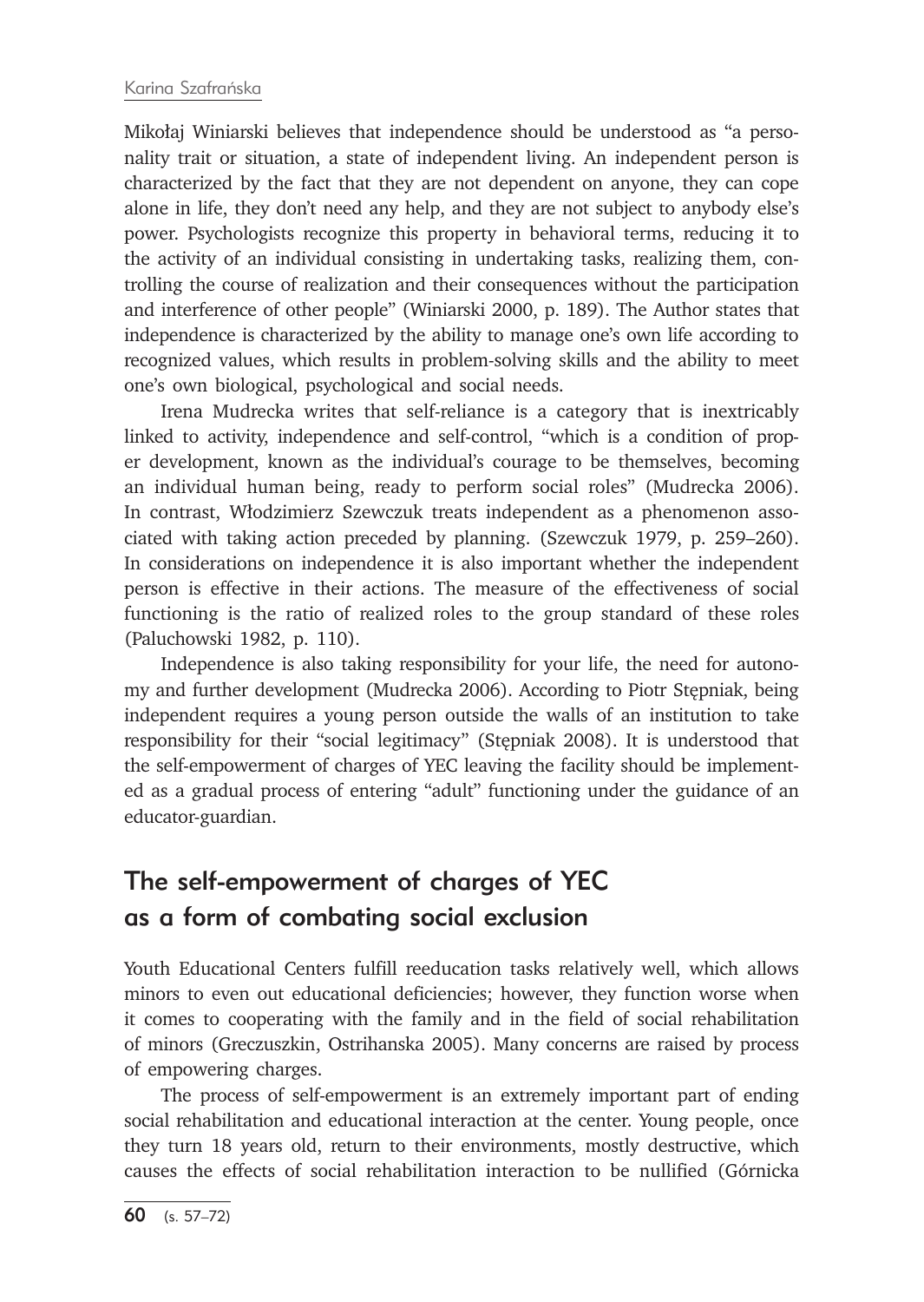2010). Even if charges are positively motivated when leaving the centers, even if they want to follow the rules of social coexistence, continue their education or get a job – the family of origin is often not able to sustain these motivations, and sometimes its effect is demoralizing. Only few of those returning to the family environment function well. The fates of a large part of former charges lead through addiction, conflicts with the law, to correctional facilities and then to prisons, despite the realization of various kinds of institutional support. Therefore, properly implemented self-empowerment is a great opportunity; it is regarded as the process of preparing the charge to participate in society.

Self-empowerment of socially maladjusted youth staying in YEC is governed by: Act on social assistance of 12.03.2004 (Journal of Laws of 2004, No. 64, item 593 as amended), Act on supporting family and the foster care system of 9 June 2011 (Journal of Laws of 2011, No. 149, item 887 as amended), and Regulation of the Minister of Social Policy on providing aid to self-empowerment, continuing education and development of 03.08.2012 (Journal of Laws of 2012, item 954).

Those provisions say that a person leaving 24h educational centers, care and educational centers, is embraced by aid aiming to self-empower and integrate with the environment through social work, as well as by:

- providing money for self-empowerment;
- providing money to continue education;
- in obtaining adequate housing, including a protected flat;
- in obtaining employment;
- development in kind (Journal of Laws 2004, No. 64, item 593, art 88, item 1).

The implementing act to this law is the Regulation of the Minister of Social Policy of 3 August 2012 on granting aid for self-empowerment, continuing education and development. It regulates the conditions and procedure for granting financial aid, the way in which the individual self-empowerment program is prepared and executed as well as the tasks of the self-empowerment guardian and the procedure for suspension of this aid. The financial aid can be transferred only on condition that the self-empowerment guardian (registration in PCPR – Powiat Family Support Center) indicates, two months before the charge reaches the age of majority, and presents their written consent to accept the obligations, submit an individual self-empowerment program and application for granting aid (§ 2.1). The regulation indicates that the person being self-empowered is obligated to a written declaration for allocating the aid to satisfying important needs of life, such as: improving housing conditions, raising professional qualifications, creating conditions for earning activities, to cover expenses related to learning, other than those mentioned in art. 88 sec. 1, item 2 of the Social Assistance Act of 12 March 2004 (§ 2.3). Granting aid to continue learning takes place on the basis of a plan to continue learning contained in the individual self-empowerment program and the submission of a declaration at the beginning of each semester certifying the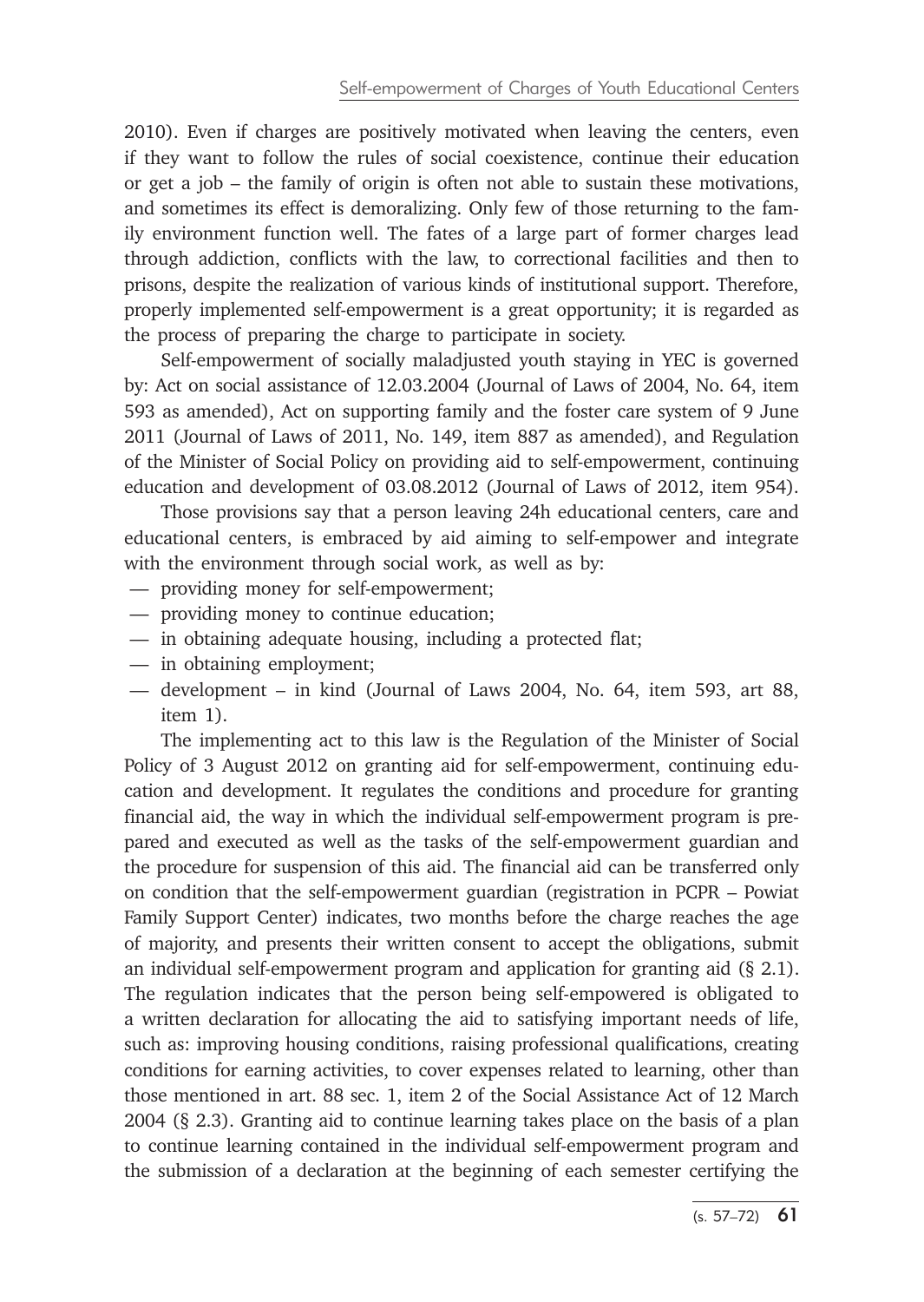continuation of education in a middle school, secondary school, junior high school or university (§ 2.4).

The Individual Self-empowerment Program should include: a plan of actions taken and the deadlines for their realization, commitment of the person being self-empowered to realize the program and specify cooperation and support of the person being self-empowered in contacts with the family or environment. It should also specify the education of this person (in line with the aspirations and abilities), the way of obtaining it, the method of obtaining professional qualifications, assistance in establishing rights to health insurance, allowing to obtain adequate housing conditions (including through the possibility to live in a protected flat, dormitory/boarding home until completion of education or assistance in obtaining social housing from municipality funds); total or partial coverage of expenses related to accommodation for the person being self-empowered; help in undertaking employment and obtaining due benefits (Górnicka 2010; 2015).

## The choice and the role of the self-empowerment guardian in light of the psychosocial problems of YEC charges

Adolescence is a period of a clear evolution covering the whole sphere of a young person's life, which is why psychologists define this stage of development as the most difficult and complex, having a decisive impact on the fate of the individual, their attitudes and life orientations, values, interests, attitudes, etc. A teenager, especially one who is devoid of family support while coping with intense emotions and problems, can reach for the only known to him – destructive – coping strategies (cf. Wycisk, Ziółkowska 2009; Brzezińska, Bardziejewska, Ziółkowska, 2003). Youth brought to a YEC lack a sense of security, predictable situations and support in adults. In the families of origin, his basic needs are often unsatisfied, there are no explicit and stable rules and expectations. However, regardless of the objective state of affairs, if an individual feels unsatisfied needs for love and security, it results in frustration. The consequence of frustration and deprivation may deepen emotional disorders and aggressive tendencies, which will result in a form of hostility. Attitudes of hostility shaped in the family can then be transformed into more complex personality structures and are transferred to a wider social system. Bronisław Urban stresses that emotional distress caused by the impact of unfavorable organic or environmental factors, expressed in experiencing negative psychological states of hyperactivity, continuous and uncontrolled expression or taking the form of apathy, withdrawal of inhibition, may turn into social maladjustment and consequently in criminal behavior (Urban 2007). Initially neutral in relation to the normative system, emotional disorders can sometimes cause violations of accepted standards, behavioral and moral norms. Children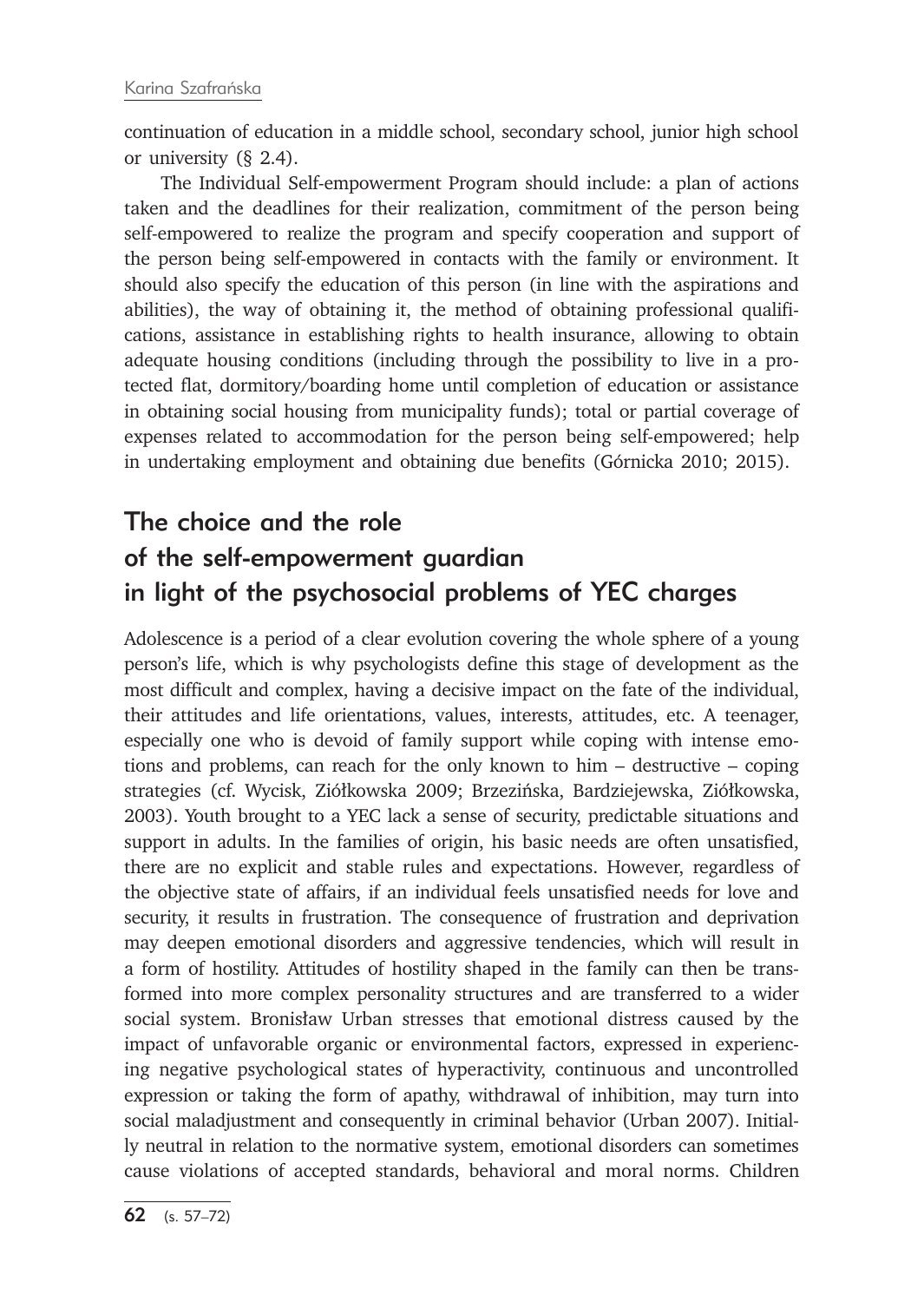from dysfunctional families live in constant tension arising from family conflicts and crises, therefore, they cannot concentrate and have poor memory, which in turn results in problems at school. Like parents, they live from day to day, not planning the future. They have problems communicating, small vocabulary and low skills in building expression. Parents, in general, provide them a poor cultural heritage (models, standards, knowledge of the world, the need for contact with culture). They do not have access to activities supporting artistic, sport and educational development. They lack motivation and a sense of responsibility and duty – which can be a source of school negativity. They cannot act long-term or learn from mistakes. They avoid setbacks and risks. They are often passive, demanding, selfish, have unrealistic ideas and expectations. What is characteristic for charges of YEC are various forms of compensation: lies, manipulation, fantasy, escape into addiction.

Robert Opora (Opora 2010), in characterizing the anti-social behavior of charges from social rehabilitation facilities, pointed to their egocentricity, external locus of control, concreteness (the perception of the situation without taking into account the general principles), instrumentality (behavior treated on the basis of absolute exchange), impulsiveness and short-term action (actions not taking into account future consequences ). All the activities in detention centers should take into account these manifestations of social maladjustment presented by the charges.

Irena Obuchowska drew attention to the fact that staying in the facility is conducive to the presence of features such as the lack of aspiration, lowered self-esteem, fear of starting an independent life (Obuchowska 1997). So it can be expected that the most common problems of charges being self-empowered are the lack of real self-evaluation and assessment of capabilities, low self-esteem, low sense of self-agency, lack of knowledge about the world, social skills, communication, insecurity, fear of new situations, self-centeredness, aggression, sensitivity to their own dignity and low and unstable motivation.

Therefore, the role of the educator preparing the charge for life independence is crucial. The empowerment model of YEC charges is a correctional process, addressed to people whose negative experiences in childhood and adulthood can cause problems in adult life. The aim of the work of a guardian is to prepare the person leaving the center to function independently and support them, motivate and accompany in the process of social reintegration in a manner that is appropriate to its needs. The main objective should be an individual approach to the charge – each person covered by assistance can place their own goals, strive for them in their own way, at their own pace. Effective help in self-empowerment should be focused on solving problems, the source of which are the previously mentioned deficits and emotional disorders of youth staying in the YEC. Unable to deal with them alone, they may seek ad hoc methods of compensation. A feature of young people who cannot cope with the challenges of independent life is the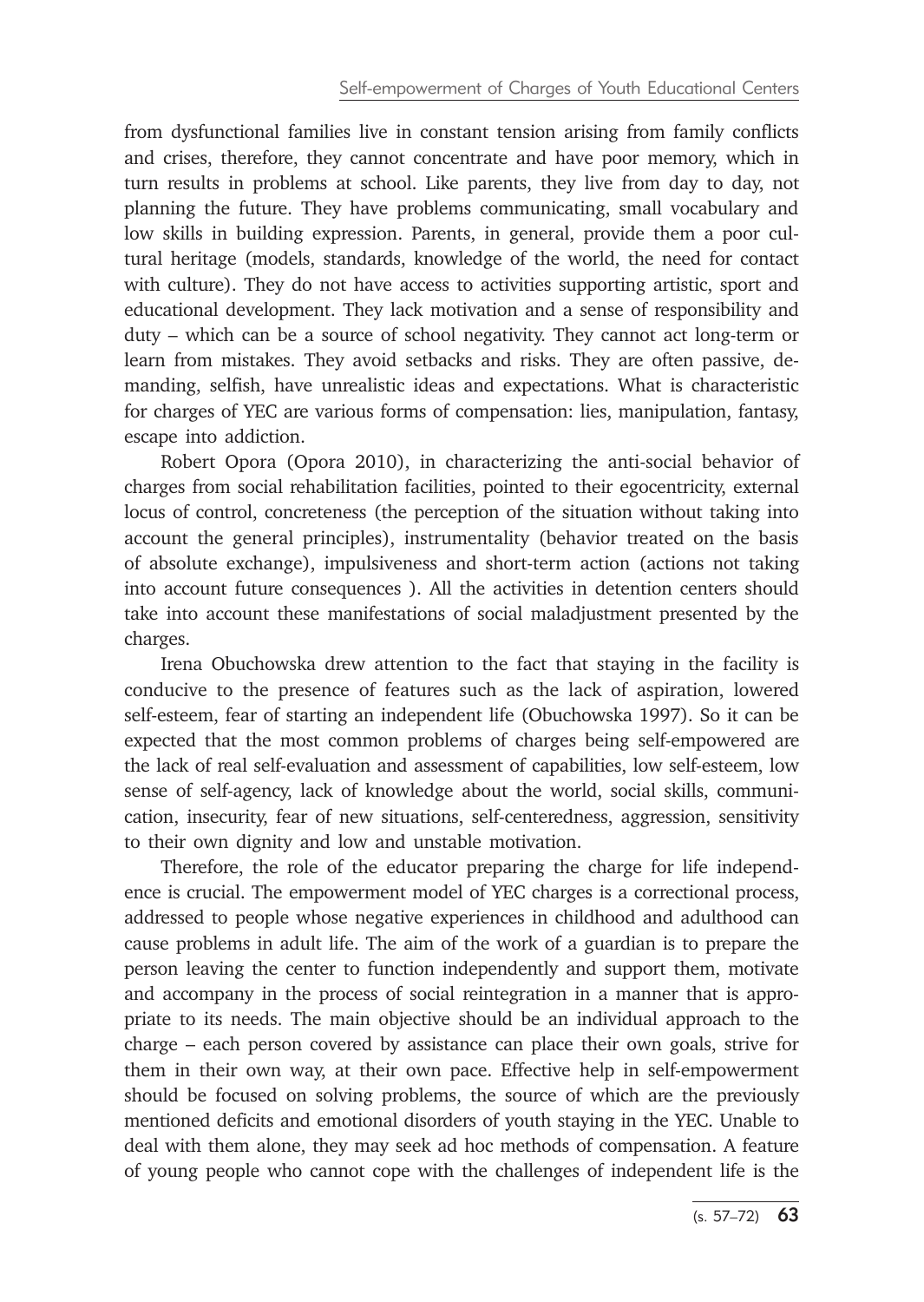ease of living in an unreal world (in a world of fiction) and escape into addiction. Therefore, one should take into account the presence of risky behavior, such as drinking alcohol or using other drugs, lies, manipulation, etc. Until they do not obtain help in the emotional sphere, you cannot expect a maturity of them, which is required of an adult. It will also be difficult to strengthen motivation to study or for professional development. Therefore, the choice and professional qualifications of the self-empowerment guardian are so important. If they are able to obtain trust and even initial motivation to change, thanks to a personal relationship with the charge, there is a chance for the success of this process.

In Poland, the process of self-empowerment begins, in accordance with the Act, 6 months before the charge turns 18 years of age. Unfortunately, it happens that the charge is not involved in creating the self-empowerment plan, they just sign the document prepared by the guardian. According to a report on research carried out in institutions in the Wałbrzych poviat (MOW, MOS, DD, ZP) and correctional facility in Świdnica poviat under the project "Angry Youth – creating new and efficient methods of social integration of young people who are excluded or at risk of social exclusion" in 2012, among 781 surveyed charges (17–19 years old), 64% were not involved in the implementation of the Individual Self-empowerment Plan. If the guardian is a social worker of the Poviat Family Support Centre (PCPR) (not an educator related to YEC) their contacts with the charge often come down to a few formal meetings to deliver certificates and sign documents. Therefore, it seems most beneficial to choose the self-empowerment guardian chosen by the charge, working that the Youth Educational Center. Such a guardian, who knows the young person they are to help self-empower, has a much better chance to give them real help in every sphere.

The optimal solution is to create special individual self-empowerment programs by YEC, allowing to gradually gain independence in a safe environment. Initiatives are interesting that are aimed at the widest possible learning not only of self-service or making independent decisions but also coping with life's challenges and problems (including emotional) through the help of specialists; psychologists and therapists. Two initiatives are especially noteworthy: of the Orionist Fathers and of the management and staff of the YEC in Radzionków.

## "We can do it" Project

A good solution for increasing the efficiency of the social rehabilitation process is the possibility to create a self-empowerment group in a separate building on the grounds belonging to the YEC, as it is done in Radzionków. Charges that show a predisposition to live in accordance with the moral and legal standards live in the separate building, with limited educational care. They thus acquire the necessary skills to function independently and verify them in practice. The "We can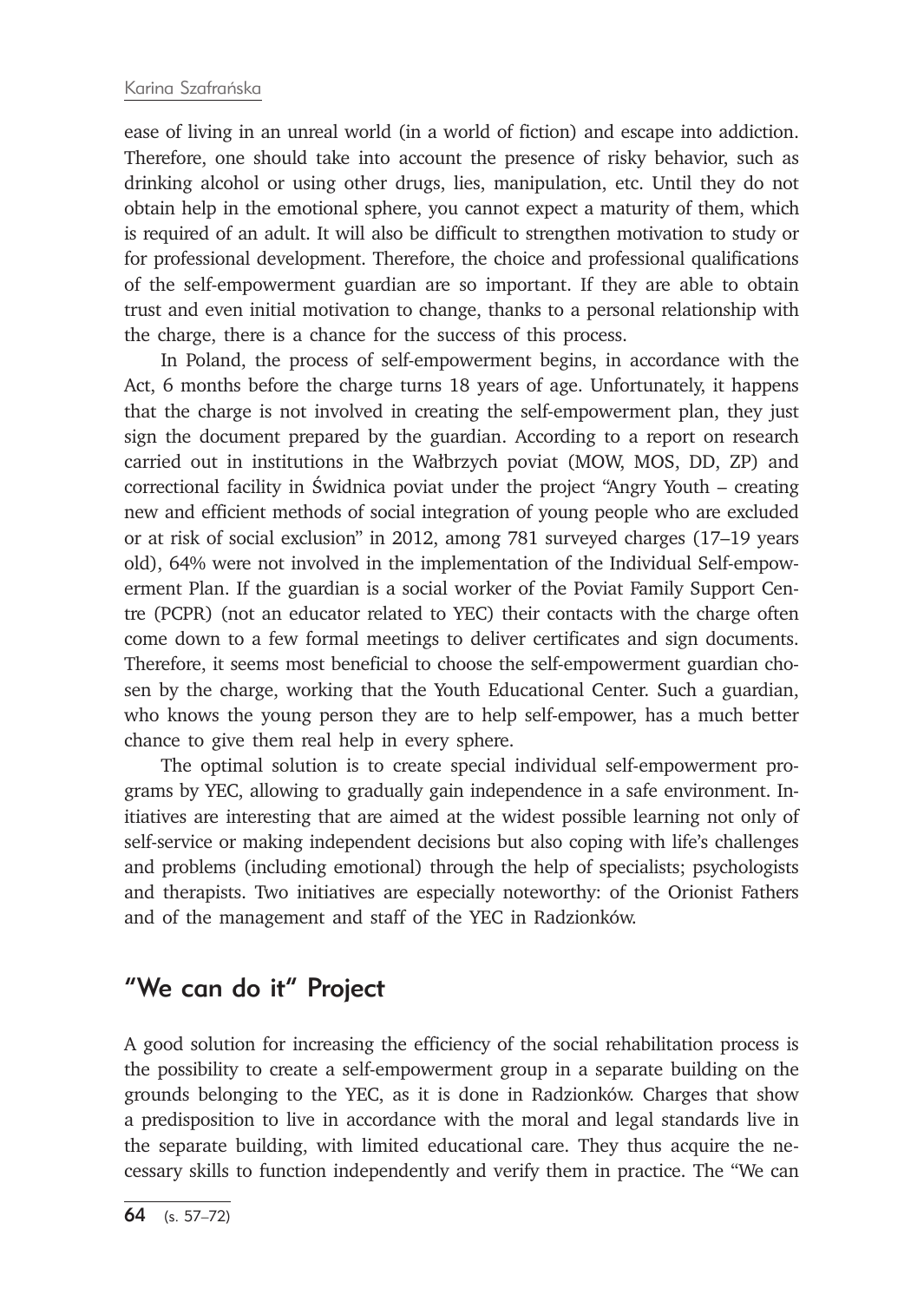do it" program is a continuation of the initiated therapeutic-correctional process conducted at the facility, and simultaneously the last stage of adaptation of the charge for functioning in society. It prepares them for returning to the natural living environment, establishing proper interpersonal relationships and prevents the deepening of environmental dysfunctions.

The group participating in the program may have up to 10 girls who are 16 years old, learn in a middle school or junior high school in the facility or at the local school, who reveal a predisposition to function in accordance with social norms and are motivated to change and declare their willingness to change. The charges take part in the program until the cause of placement ceases to exist (usually until turning 18 years old). For each of them, an individual self-empowerment plan is prepared, tailored to their specific needs.

- The main objectives of the program are:
- limiting the institutional system of education;
- functioning of charges in an environment similar to the natural one;
- equaling opportunities to take an independent adult life;
- providing charges with the conditions prevailing in family homes;
- preventing social exclusion of adult charges of the facility.

As detailed objectives, the authors of the project indicated the deepening of acquired skills of everyday life to enable proper and independent functioning in the living environment, learning independence, responsibility, the ability to make important life decisions, motivation to learn and full professional and social self-empowerment, stimulating mechanisms of self-control and self-awareness, improving family relationships (current and future) by changing the attitudes of the charges, implementing self-reliance and responsibility for themselves and others.

The expected results of the program are:

- increasing awareness of their needs and capabilities;
- adjusting self-image;
- acquiring the ability to strive for the goal;
- acquiring more life independence of charges the ability to run an independent household;
- integration with the local community and gaining the skills of neighborly coexistence;
- development of communication skills and the ability to solve conflicts constructively;
- integration of the group around a common goal, developing skills of cooperation in the group;
- making decisions that develop the group, responsibility for the group members, self-discipline;
- internalizing norms by showing the values of the proper functioning in the social environment;
- acquiring skills for the proper use of the target residential premises after becoming independent ("We can do it" project YEC in Radzionków).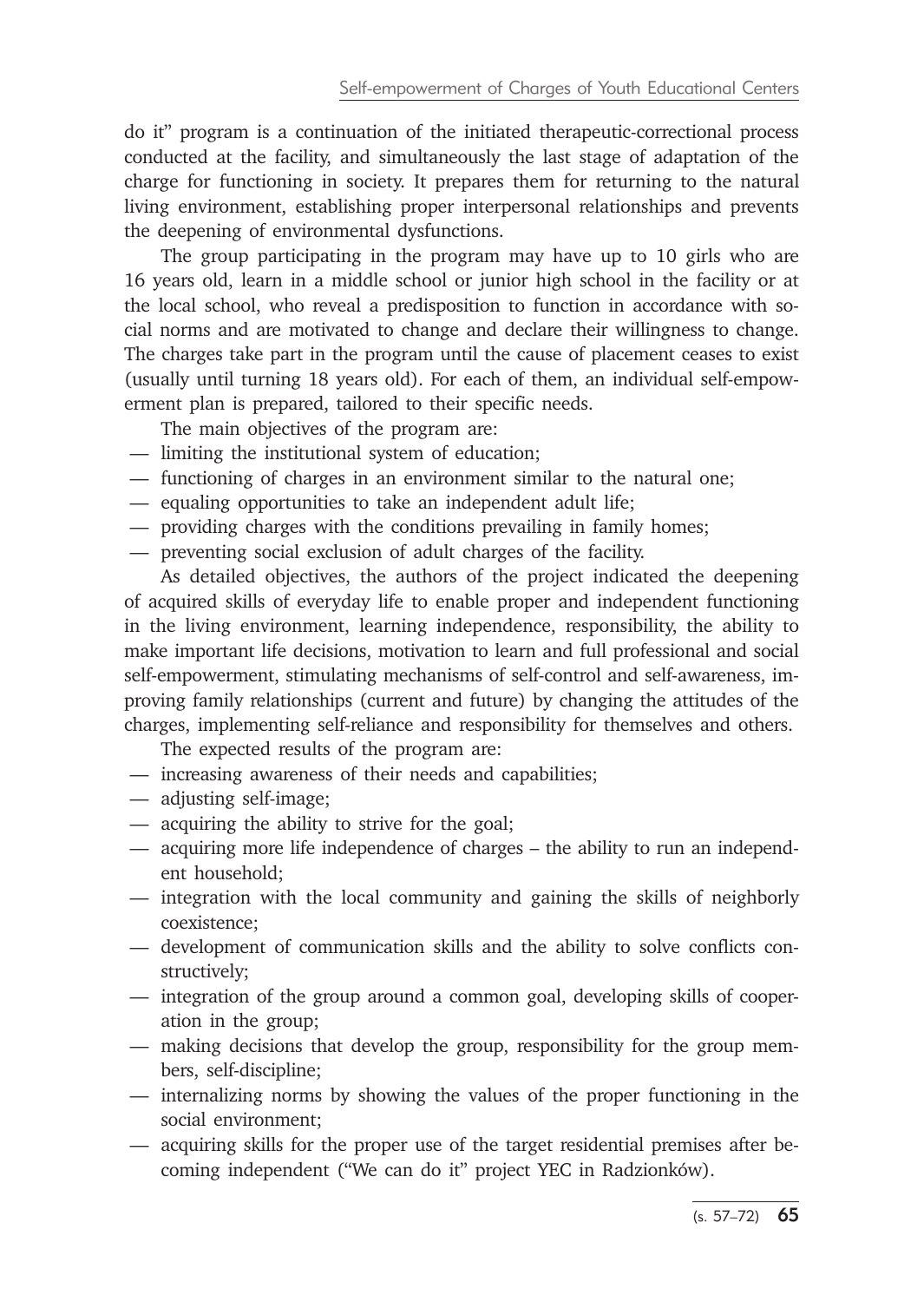An important prerequisite for participating in the project is writing out a contract and treating it as a serious agreement binding the two parties. Each contract includes the objectives, conditions of implementation, the tasks of both parties and the anticipated results. It includes short time periods or tasks related to partial phases. The first level usually refers to the simplest goals resulting from learning proper self-service, rules of group coexistence, proper communication. The charges personally choose their self-empowerment guardian, which provides better communication with the educator, based on personal relationships and, consequently, strengthens the effectiveness of interaction and cooperation. With the conclusion of the contract the charge takes part in its process of self-empowerment, while the guardian treats them like a friendly partner.

The individual educational and therapeutic program includes:

- types and forms of social reintegration, scope, directions and forms of teaching, vocational training, in which the charge is to be included, and their individual responsibilities, related to the course of learning;
- the scope and forms of cooperation with the family and other people in order to achieve social integration and self-empowerment;
- program of preparing the charge for life after leaving the facility.

The charge should actively participate in the development of the individual self-empowerment program. During group work, when functioning together in the flat over the course of the project, the following principles apply:

- members of the group are to be familiar with the idea of mutual support and starting this support in the group;
- understanding and using the group process, i.e. a dynamic sequence of events occurring in the life of each group, and involving collaborative problem-solving, expressing emotional relations towards others;
- shaping models of interpersonal relations, efforts to strengthen the skills of participants for independent and autonomous functioning;
- teaching the participants the use of group experience for functioning in various real-life situations.

The basic form of group work is the creation of a correctional community. The principles of the functioning of a correctional community during the project are as follows:

- members of the correctional community are all charges and educators staying in the empowerment flat;
- the community establishes its own applicable rules and regulations;
- the aim of the correctional community is to support and mutually assist in the development, treatment and social rehabilitation of its members;
- participation in the community is voluntary;
- the condition of a well-functioning community is complete openness, honesty and responsibility of its members;
- each member of the community has the right to speak out about common issues;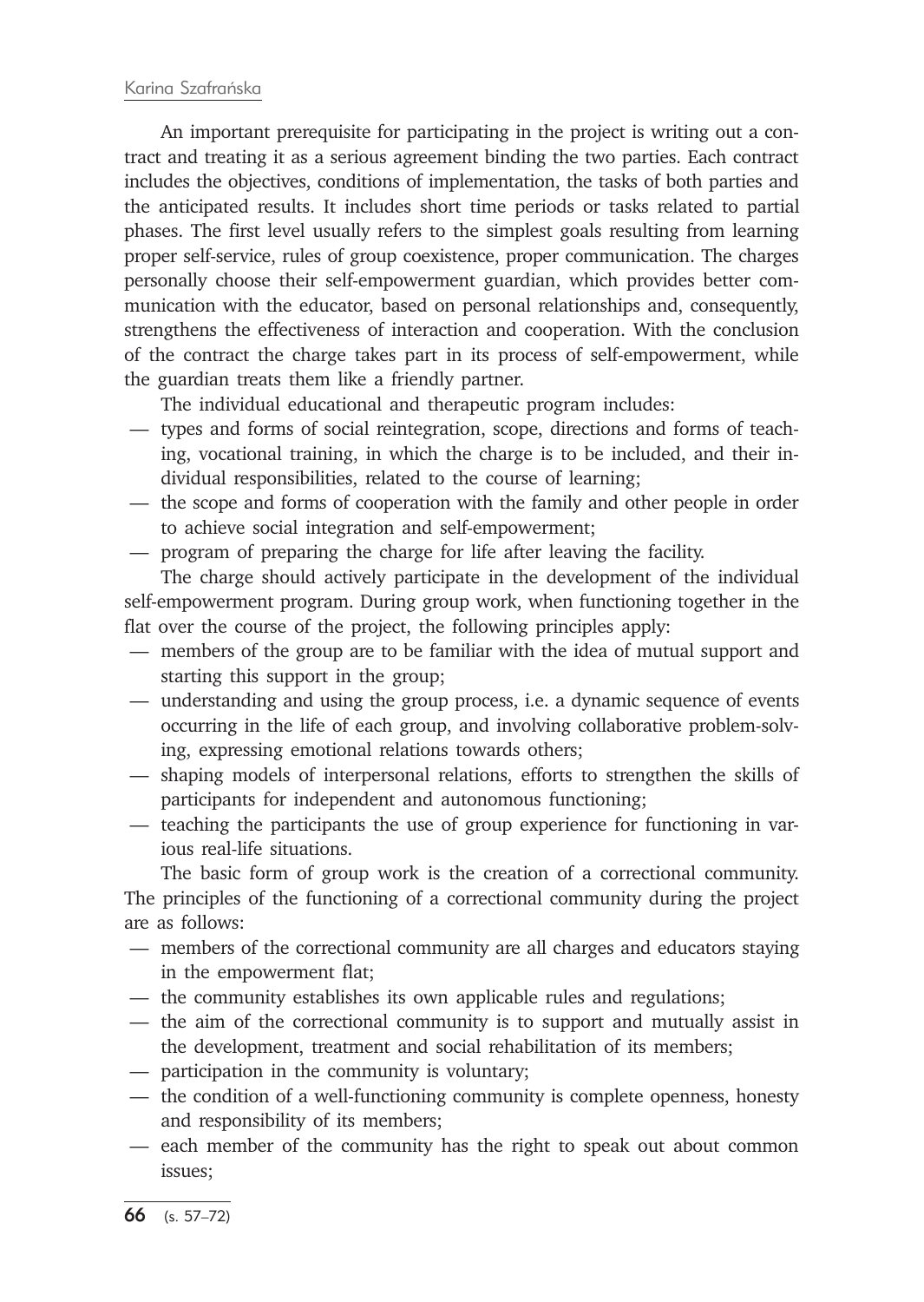- each member of the community has the right to call a meeting of the group and put forth a problem to settle;
- the community can determine the stages of treatment and social rehabilitation of its members and periodically evaluate their progress ("We can do it" project YEC in Radzionków).

Those involved in the project, alone (without the help of support staff) jointly perform all self-service actions: preparing a menu, buying food products needed to prepare meals, preparing meals, cleaning, laundry, taking care of the house and household appliances (joint responsibility for their condition and repairs), taking care of the external environment, renovating rooms. The budget of the group consists of a board fee x number of charges x number of days in the month, funds for cleaning agents, funds for fees (rent, electronics, electricity, telephone, water, Internet), funds for the organization of winter and summer holidays. Shopping for the necessary products is done by the girls themselves (each of the charges shops for food products needed to prepare meals for the entire group, and every day a different person cooks) and cleaning products (every month a different charge draws up a list of needed items and purchases them). The charges can take up various forms of employment (the work should be part-time – distribution of leaflets, packing shopping in the supermarket). The remuneration earned may be used for purposes that satisfy own needs (books, clothes, cosmetics), joint excursions of the group, outings to the cinema, theater, swimming pool. Adult charges may work on the basis of a contract for specific work. Living and working together, the girls form a community, organize celebrations: birthdays, holidays, important anniversaries for the group. It is important to create a sense of intimacy and community, which in the future will build a tradition in their own families. Participants of the program have the opportunity to choose the school according to their interests and abilities. Each of them is obliged to participate in a chosen circle of interest in a culture house or center. It is mandatory, once a week, for the whole group to participate in English conversation lessons. The girls can choose to do volunteer work, e.g. in community centers, providing them contact with their peers and also meeting the sense of being useful and needed.

## "Trampoline" project of the Orionist Fathers

"Trampoline" is a project aimed at social rehabilitation, empowerment and preventing social exclusion of charges of YEC run by the Orionist Fathers, located in Warsaw (ul. Barska 4) and its branches in Anin (ul. Odsieczy Wiednia 13), where 99 charges aged 13–19 years old currently reside ("Barska" – 72 people, "Anin" – 17 people).

During the first stage carried out in the center in Warsaw, an Educational and Therapeutic Plan (IPET) is being created, helping in the establishment of part-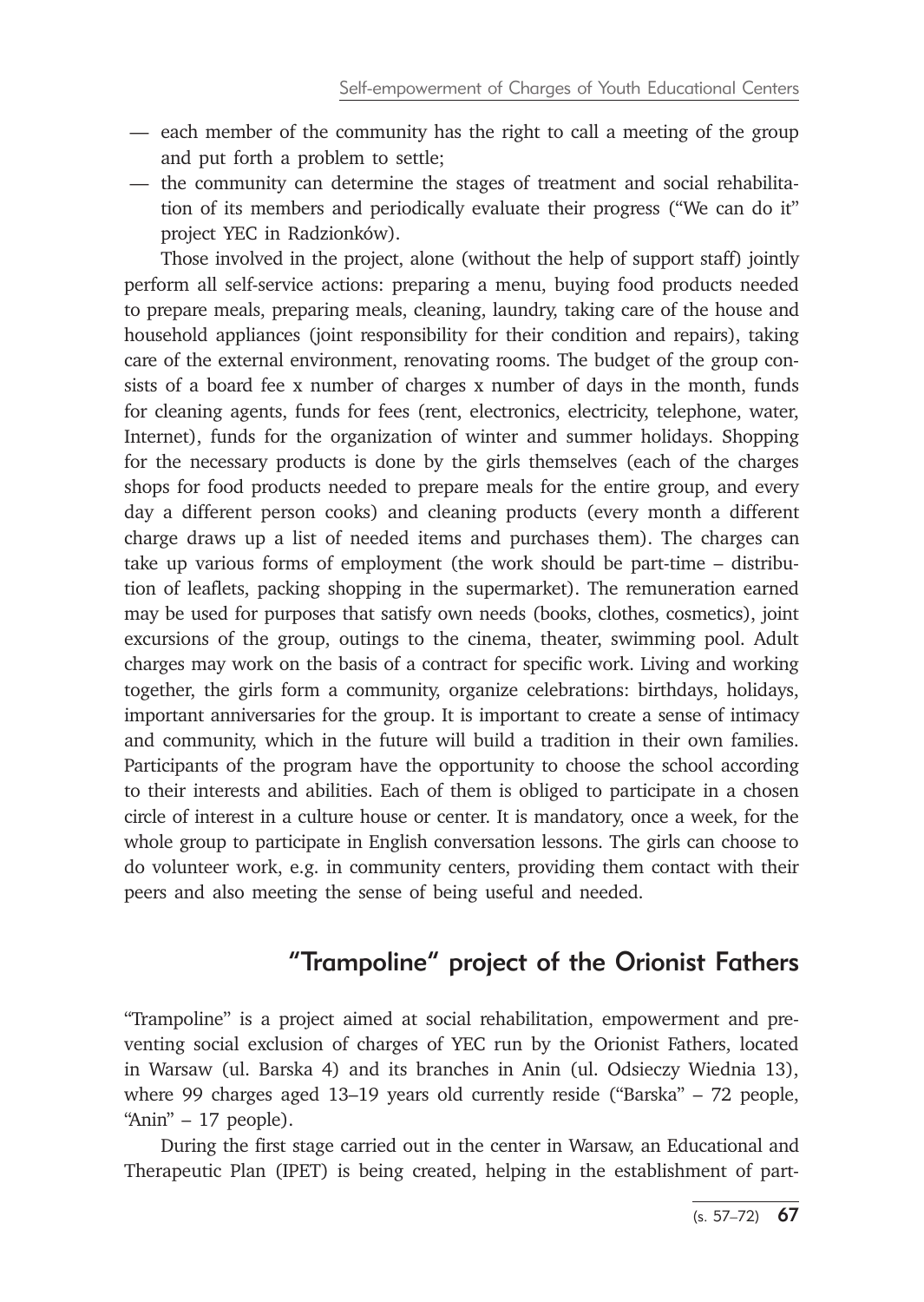nerships in the education process and motivation to change attitudes and work of the charge on themselves. It begins at the end of year two of middle school with a series of lectures and classes for discovering one's own professional potential. Classes are taught by psychologists-therapists, trained vocational counselors in consultation with the center's social worker. Then, until the end of learning at middle school, in specially created, well-equipped classrooms, the boys obtain theoretical and practical knowledge in the professions of chef and carpenter.

In the second stage of the project, the boys move to the Branch of the Youth Correctional Center, Educational Center "Trampoline I" in Anin. Graduates from the parent center come here, who have completed at least middle school and expressed their desire to stay at the center (due to a lack of conditions in the family home, anxiety caused by going back, fear from returning to addiction, or due to new aspirations and goals) to continue to learning and take part in the second stage of empowerment. The program includes general development classes, educational classes, psycho-educational workshops, career counseling, vocational courses, social skills workshops. The project participants prepare for independent living, attend a junior high school in Warsaw, take professional courses, training and individual and group therapy (depending on their needs: psychological therapy, addiction therapy).

They receive help with learning in the center, use different forms of vocational training: driving courses, forklift truck operator courses. They develop their musical interests (learning to play instruments, classes in a recording studio), sports (gym, table tennis, pool table, using the swimming pool and fitness room) and others. They also learn financial management, running personal errands in public offices (e.g. address registration, driving license, identity cards), they open bank accounts. Although the center still has staff responsible e.g. for cooking, the boys help with shopping and take care of the common house. They undergo twoweek psycho-educational courses (socio-therapy, training for replacing aggression, prophylactic programs for the prevention of drug addiction and alcoholism). The program also includes workshops in educational skills and family therapy (involving families of origin) and hippotherapy, conducted by qualified therapists. It is extremely important that the charges remain in the project until they finish school (currently there are four matriculation students at the center). Some of the boys after school undertake employment.

The next stages of the project are being planned (information obtained from the director of YEC).

— Rotation Flats – Trampoline II (from the second half of 2016): rooms received for the center's use, which were previously classified as "drying rooms" in buildings located in different districts of Warsaw, have been adapted into studio flats. They are inhabited by participants of the project, passing to the next stage of self-empowerment. A good direction is a systematic approach to the charge, to meet their needs at the material, psychological and spiritual (pas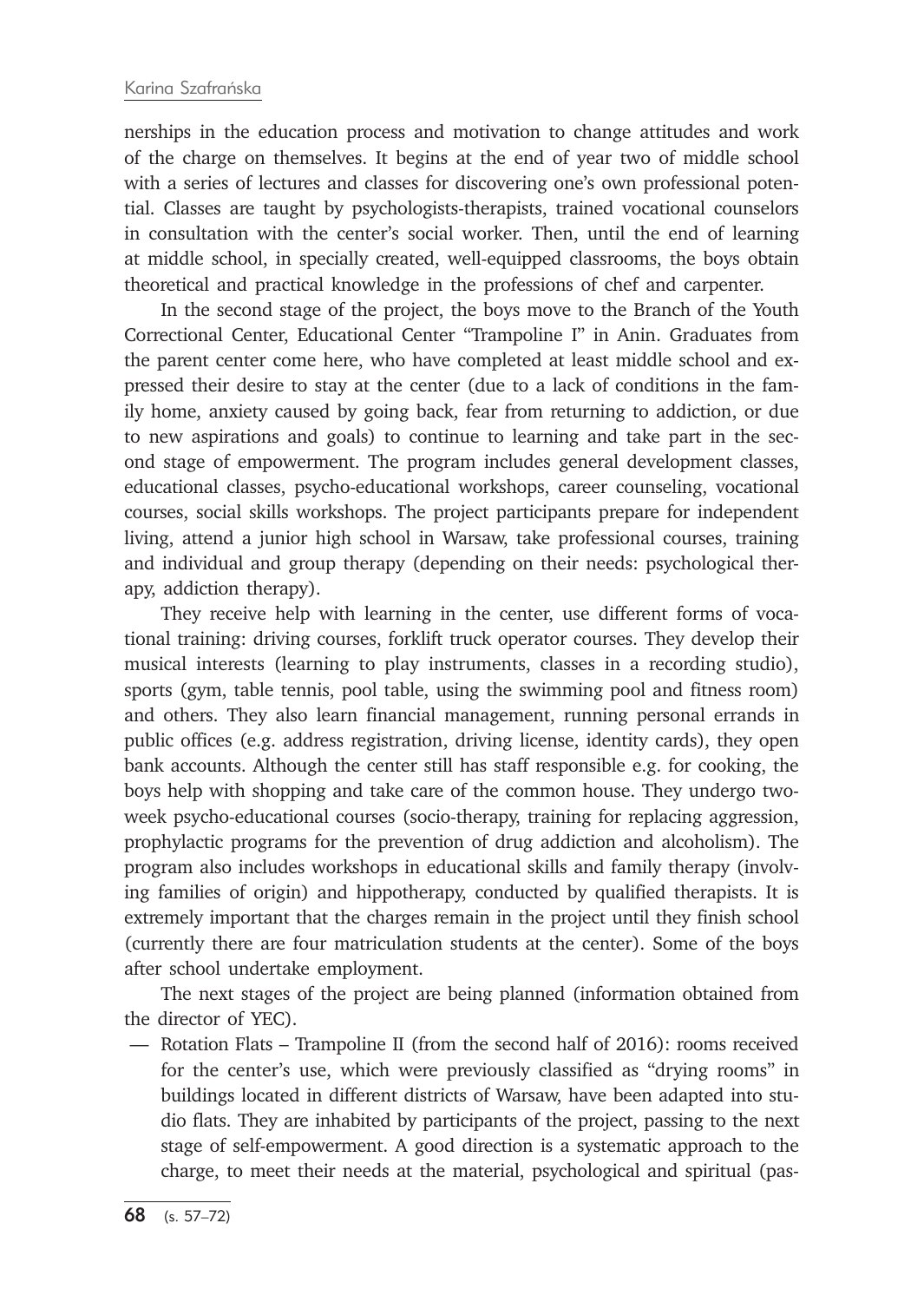toral) level, while prolonging the support and care period, helping them in "small steps" to enter into adult life, by clearly defined stages. The boys that go to the training homes are those who have graduated from high school and are ready to independently (by paying rent and utilities), by working (and possibly continuing education), pay for the rotation flat entrusted to them. By leading a daily life they will be able at any time to benefit from the support of the guardians from Anin. Only after such a test, with the further assistance of the Center, will they attempt to find their own accommodation. It is important that each participant of the program "Rotation Flats" will function under the pedagogical supervision of YEC (accompanying educator – on the basis of a social worker), according to a specific plan, with support groups, periodic verification, etc.

- Therapy Center Trampoline III: The Center will be established in Warsaw at ul. Knyszyńska 1. It will consist of two parts of interdependent and mutually complementary parts. In the first – designed for charges of YEC – therapeutic and psychopedagogical goals will be realized Within its framework there will be psycho-educational workshops organized, such as DDA, TZA, addiction therapy and career counseling classes. The activity of the second part of the planned center will be focused on diagnosis, psychiatric and psychological help for people unrelated to the facility. Their treatment will be financed by the National Health Fund, European Funds and others.
- Educational Center Trampoline IV: The Educational Center Trampoline IV in Anin will have professional school workshops moved from YEC at ul. Barska, where charges will be able to learn carpentry with special emphasis on the renovation of old furniture. Plans also include a small stud farm for the purpose of hippotherapy for charges and local residents (still in the design phase). Care of the horses and maintenance tidiness in the stable will be done by professionals (with the help of volunteers – participants of the Trampoline project and YEC charges).

## Summary and conclusions

The constantly changing social and economic reality requires adaptation of forms and methods of work in YEC institutions. The current system replaced charges in self-service activities, which resulted in little preparation of people leaving the facilities to perform basic daily activities. Currently implemented changes require the approval of educators working in the centers. Research shows that educators working in the YEC are mostly convinced of the rightness of changes (Zajęcka, Kaminski 2010, p. 226–227). They believe that extending the range of self-service activities will contribute to the better preparation for independent functioning of charges. The aim of the work carried out in the social rehabilitation institution is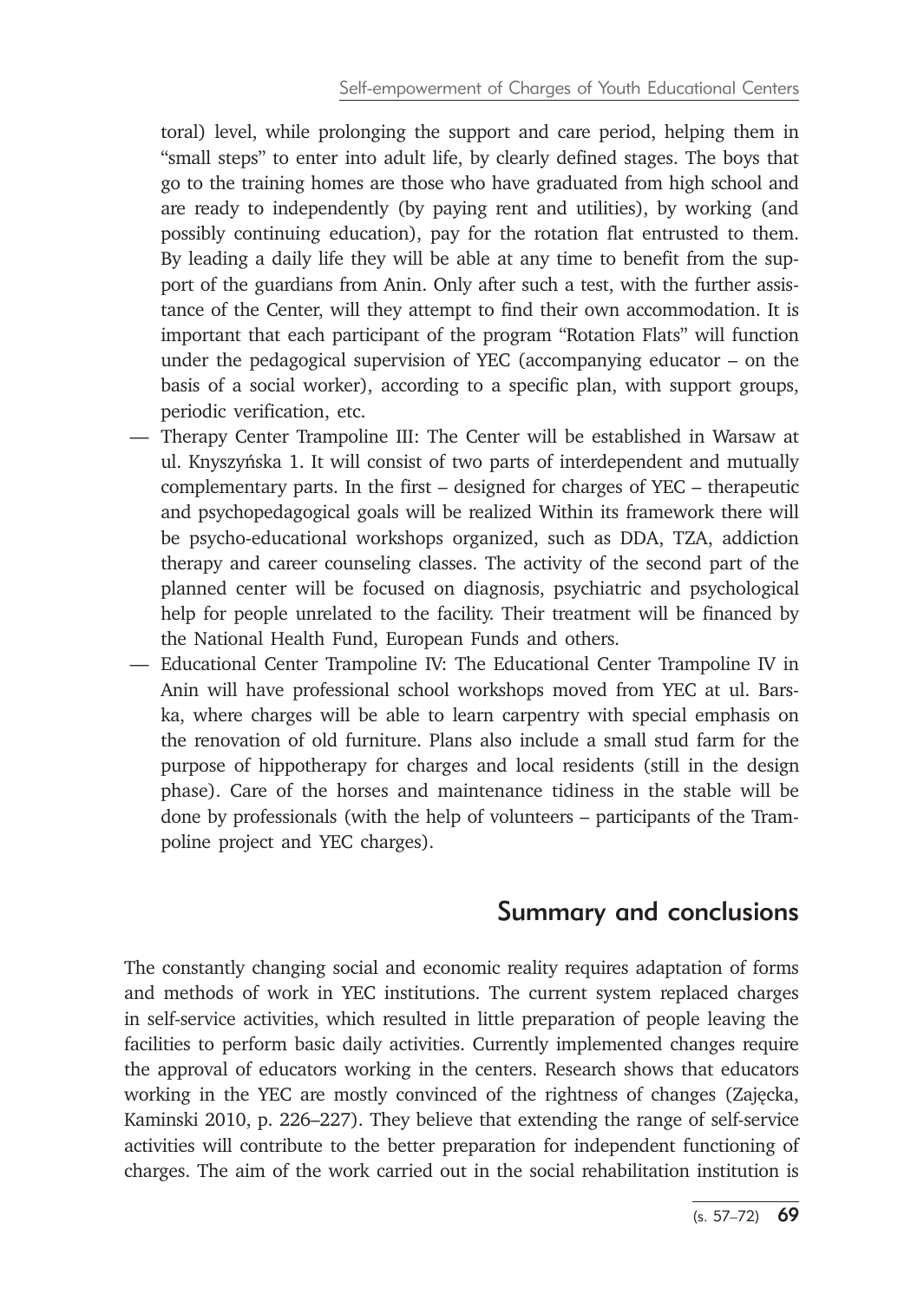to balance negative social influence, which charges are still subject to while being in the facility, necessary to obtain a change in the identity of the individual unsuitable, and possible only when the classes conducted at the center are more attractive than the pressure exerted by peers outside the center. If pupils actively participate in them, they are directly involved, they feel more connected with the peer group at the center.

The big challenge is also the staff of the center to undertake cooperation with social services and education authorities of the native gminas of charges conducive to self-empowerment. YEC which are organizationally efficient, modern, independent social rehabilitation institutions, working well with the local social environment can provide an opportunity for the self-empowerment of youth staying there.

The programs differ in several aspects, mainly by the fact that the project in Radzionków applies to girls and is performed during the stay of the charges in the center, until they turn 18 years old; while the project of the Orionist Fathers concerns boys and extends the statutory support by subsequent months until they complete high school, and as of the second half of 2016, if the next phase of the project is launched, even longer (rotation flats). Over time, the evaluation of these programs will be life scenarios of the charges. It seems, however, that they will meet the expectations of both participants and staff centers. Thanks to them, pupils will learn self-reliance (managing money, cooking, washing, cleaning), functioning in a small community, and will attempt to cope outside of the center, which can undoubtedly be the beginning of a new way of life. It is fully justified to search for solutions and ways to support young people leaving the YEC. An interesting proposal is the creation of training flats and houses (undertaken on too small a scale as yet), allowing to learn the simplest actions that are useful in adult life, such as paying bills and handling official matters. While the specter of returning to the family of origin and environment, which is necessary for the majority, constitutes a huge danger of destroying the social rehabilitation and education efforts undertaken, there are increasingly more initiatives giving a real chance to self-empowered charges.

### **Literature**

- [1] Adamski F., 1999, *Personalistyczna wizja osoby jako podmiotu wychowania jej prawa i wynikające stąd dyrektywy wychowawcze*, [in:] *Podmiotowość w wychowaniu, między ideą a realnością*, (eds.) Kubiak-Szymborska E., "Wers", Bydgoszcz.
- [2] Brzezińska, A., Bardziejewska, M., Ziółkowska, B. (eds.)., 2003, *Zagrożenia rozwoju w okresie dorastania*, Wydawnictwo Fundacji Humaniora, Poznań.
- [3] Górnicka B., 2010, (co-editing: Karol Neisch) *Ochotnicze Hufce Pracy w systemie wsparcia społecznego młodzieży zagrożonej wykluczeniem społecznym*, Opole, Wydawnictwo Instytutu Śląskiego, pp. 176.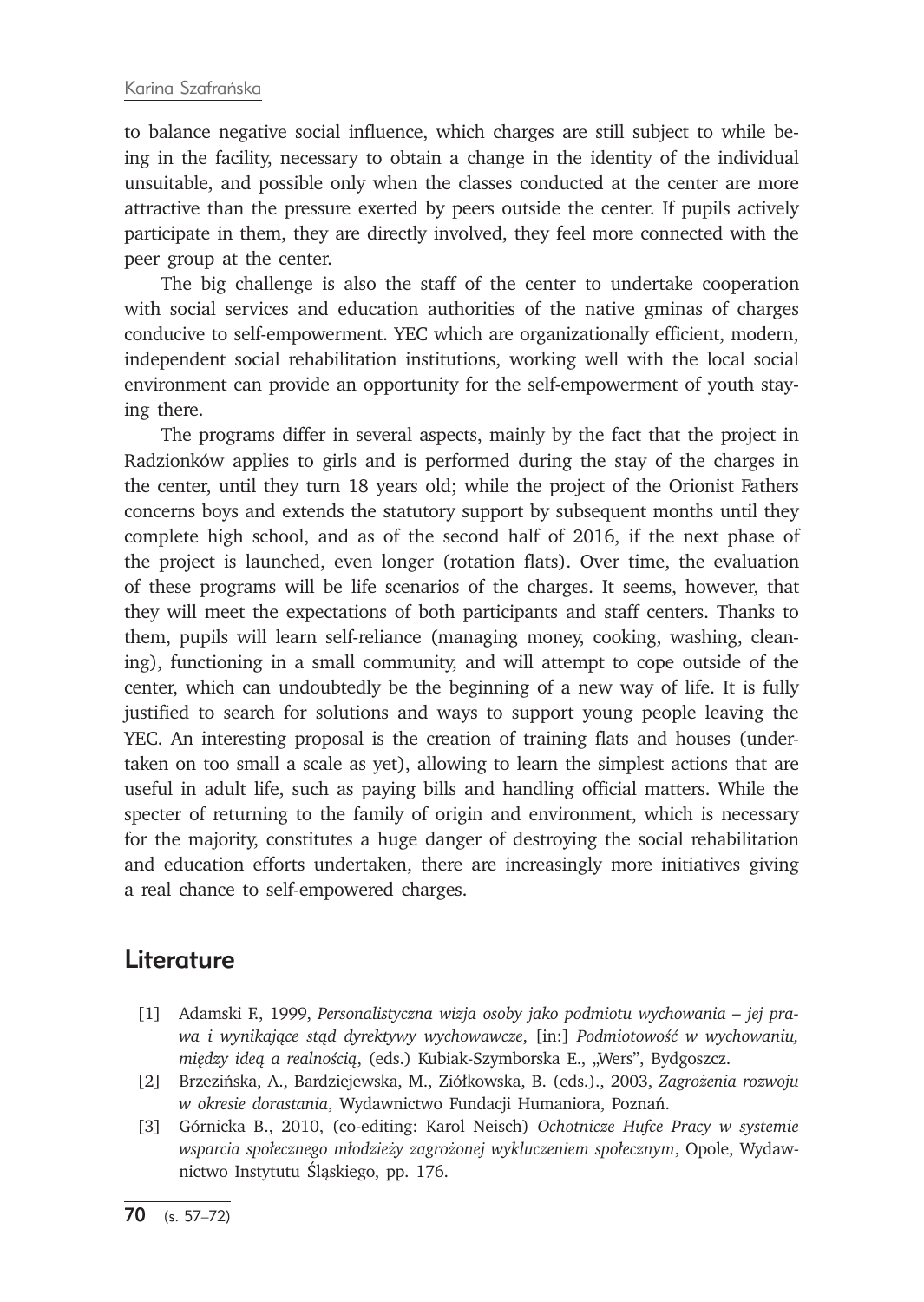- [4] Górnicka B., 2015, *Metodyka pracy opiekuńczo-wychowawczej wybrane zagadnienia*, Uniwersytet Opolski, Opole.
- [5] Górniewicz J., 2001, *Kategorie pedagogiczne*, Wydawnictwo Uniwersytetu Warmińsko-Mazurskiego, Olszyn.
- [6] Górski S., 1985, *Metodyka resocjalizacji*, Wydawnictwo Szkolne i Pedagogiczne, Warsaw.
- [7] Greczuszkin A., Ostrihanska Z., 2005, *Praca z indywidualnym przypadkiem w nadzorze rodzinnego kuratora sądowego*, Wydawnictwo Norbertinum, Lublin.
- [8] Kamiński A., 2005, *Młodzieżowe Ośrodki Wychowawcze w Polsce, ich zadania i sposoby funkcjonowania*, [in:] *Profilaktyka, Opieka, Wychowanie, Resocjalizacja – wybraneaspekty*, (eds.) Socha-Kołodziej K., Zajęcka B., Wydawnictwo AJD, Częstochowa.
- [9] Konopczyński M., 2006, *Twórcze metody resocjalizacji*, PWN, Warsaw.
- [10] Korzeniowski K., 1983, *Podmiotowość człowieka. Metateoretyczne ramy teorii*, [in:] Korzeniowski K., Zieliński R., Daniecki W., *Podmiotowość jednostki w koncepcjach psychologicznych i organizacyjnych*, Wrocław.
- [11] Kwak A. (eds.), 2006, *Z opieki zastępczej w dorosłe życie. Założenia a rzeczywistość*, Wydawnictwo Fundacja Instytutu Spraw Publicznych, Warsaw.
- [12] Kwiatkowska H., 1998, *Pewność i wątpliwość w działaniu pedagogicznym*, [in:] *Tradycja i wyzwania edukacji, niepodległość, rozwój*, (eds.) Pacławska K., Universitas**,**  Kraków
- [13] Lernell L., 1978, *Zarys kryminologii ogólnej*, PWN, Warsaw.
- [14] Lipiec J., 1998, *Wolność i podmiotowość człowieka*, Kraków.
- [15] Lipkowski O., 1976, *Resocjalizacja*, Wydawnictwo Szkolne i Pedagogiczne, Warsaw.
- [16] Materials of the YEC of the Orionist Fathers in Warsaw. "Trampolina" project (materials obtained by the author while conducting studies on charges at YEC in Mazovia Province 2015/2016).
- [17] Materials of the YEC in Radzionków. "Damy Radę" project (materials obtained by the author while conducting studies on charges at YEC in Mazovia Province 2015/2016).
- [18] Mudrecka I., 2006, *Samodzielność*, [in:] *Encyklopedia pedagogiczna XXI wieku*, Vol. V, (eds.) Pilch T., Wydawnictwo Akademickie "Żak", Warsaw.
- [19] Obuchowska I., 1997, *Dziecko w rodzinie i instytucji, od teorii do praktyki*, "Problemy Opiekuńczo-Wychowawcze", No. 3.
- [20] Okoń W., 1998, *Wprowadzenie do dydaktyki ogólnej*, Wydawnictwo Akademickie Żak, Warsaw.
- [21] Opora R., 2010, *Resocjalizacja. Wychowanie i psychokorekcja nieletnich niedostosowanych społecznie*, Oficyna Wydawnicza "Impuls", Kraków.
- [22] Paluchowski W.J., 1982, *Osobowościowe wyznaczniki skuteczności działania a cechy sytuacji*, [in:] *Efektywność a osobowość*, (eds.) Obuchowski K., Paluchowski W.J., Ossolineum, Wrocław.
- [23] Pytka L., 2005, *Pedagogika resocjalizacyjna. Wybrane zagadnienia teoretyczne, diagnostyczne i metodyczne*, Wydawnictwo APS, Warsaw.
- [24] Report on research carried out in MOW, MOS, DD, ZP facilities in the Wałbrzych poviat and correctional facility in Świdnica poviat under the project "Angry Youth – creating new and efficient methods of social integration of young people who are excluded or at risk of social exclusion", Wrocław 2012, conducted by the European Education Foundation in Wałbrzych, Poviat Family Support Centre in Wałbrzych and